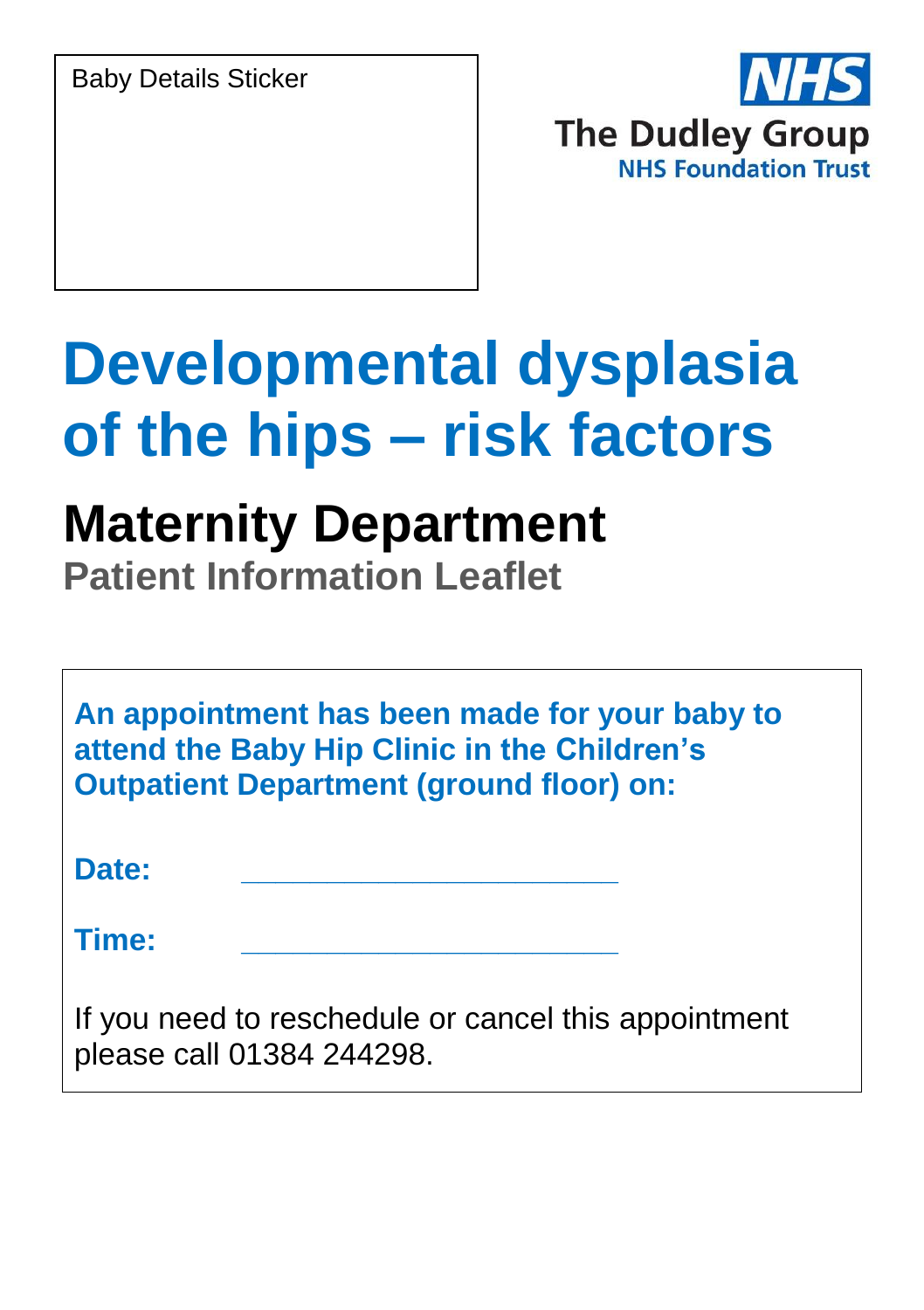#### **Introduction**

Your baby's hips were checked at birth as part of the newborn physical examination. Having had this examination, the midwife/doctor **DOES NOT think that your baby has developmental dysplasia of the hip (DDH)**. However, your baby has been identified as having **one** of the following risk factors for DDH:

- A parent or sibling with a hip problem that started as a baby or young child that needed treatment with a splint, harness or operation.
- A breech position (feet first with their bottom downwards) at or after 36 weeks of pregnancy.
- A twin or multiple birth.
- Birth weight over 4kg.
- One or both hips 'click' on movement.

For this reason, your baby will need to have an ultrasound scan just to check for sure that they do not have DDH.

### **What is developmental dysplasia of the hip?**

Developmental dysplasia of the hip is a condition where the ball and socket ioint of the hips does not form properly. It is also sometimes known as congenital hip dislocation or hip dysplasia.

The hip joint connects the thigh bone to the pelvis. The top of the thigh bone is rounded like a ball and sits inside the cup-shaped hip socket.

In DDH, the socket of the hip is not well developed and the top of the thigh bone is not held tightly in place. In severe cases, the top of the thigh bone can come out of the socket (dislocate).

Without treatment, DDH may lead to problems later in life, including:

- Developing a limp
- $\bullet$  Hip pain especially during the teenage years
- Painful and stiff joints (osteoarthritis)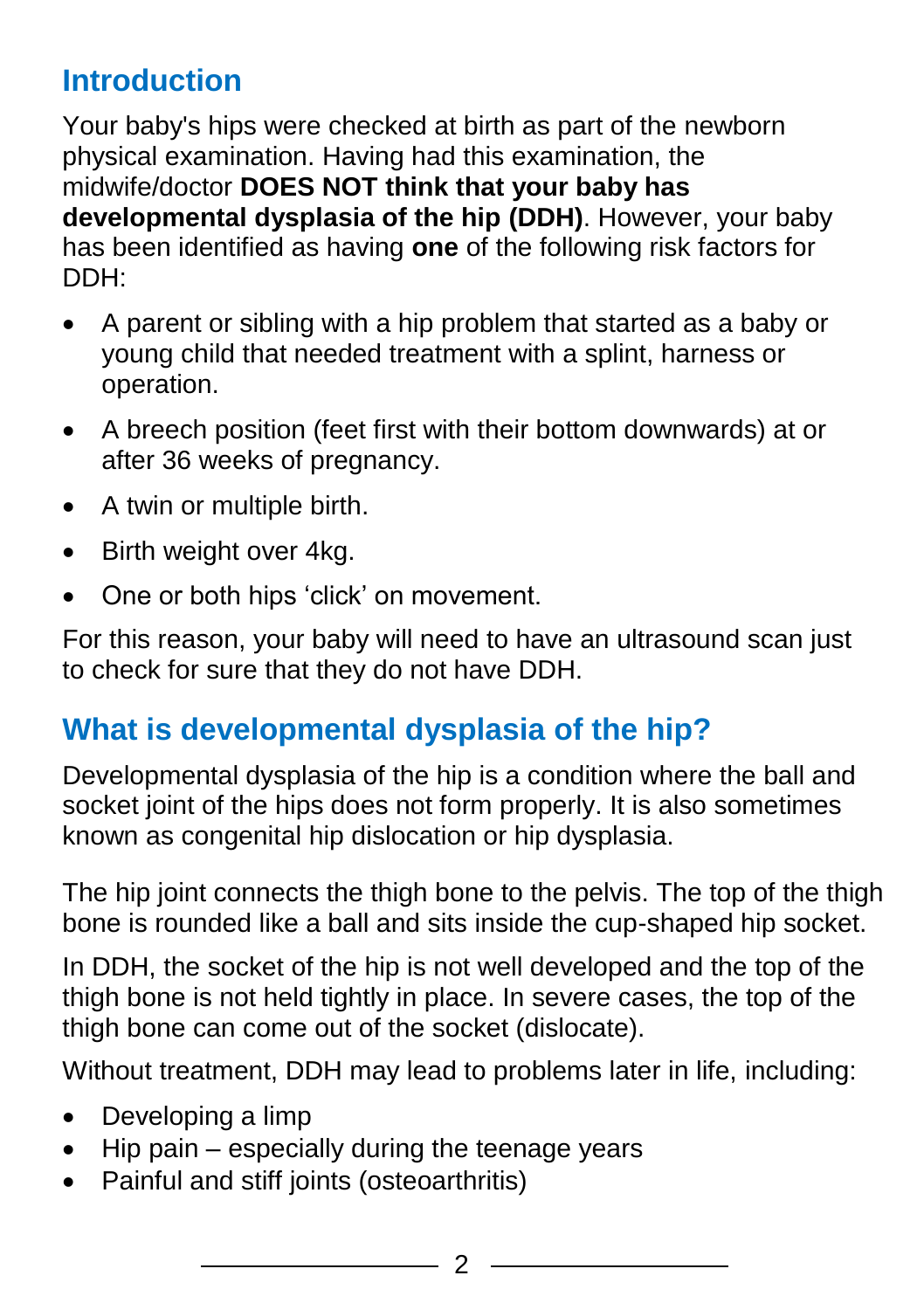With early diagnosis and treatment, most children are able to develop normally and have a full range of movement in their hip.

### **How is DDH treated?**

Babies diagnosed with DDH early in life are usually treated with a fabric splint called a Pavlik harness. This secures both of your baby's hips in a stable position and allows them to develop

normally. The harness needs to be worn constantly for several weeks and should not be removed by anyone except a health professional.

We will provide detailed instructions on how to look after your baby while they are wearing a Pavlik harness.



Occasionally, surgery may be needed if the Pavlik harness has not helped.

#### **What happens next?**

National recommendation is that your baby has an ultrasound scan and a review by a specialist medical team, with the purpose of excluding DDH. The date of this appointment is on the front of this leaflet. It is essential for your baby to attend this appointment.

On the day of the appointment, your baby will have an ultrasound scan of the affected hip(s) and an assessment by a member of the medical team. The results of the scan will be discussed with you and if DDH is diagnosed, the appropriate treatment will be discussed with you. If you are unable to attend the appointment, please contact the Children's Outpatient Department on 01384 244298.